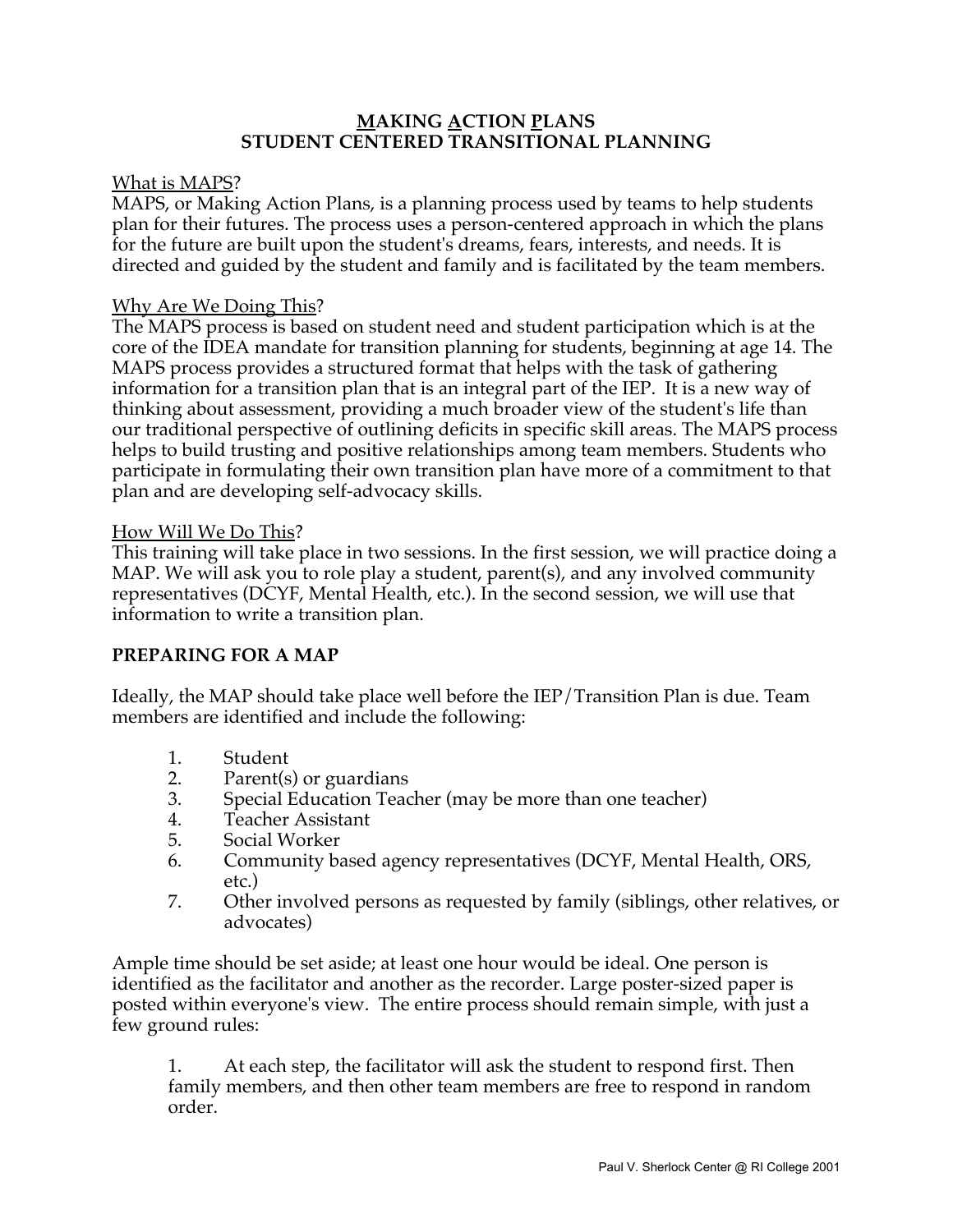2. All ideas will be recorded, using actual wording if possible. Information or ideas can be revised or deleted at any time.

3. Team members have the right to pass, or not discuss something.

4. Ideas are expressed in a positive way. The facilitator will ask that any negative information be restated in a more positive way.

5. Team members will wait until the final step of the MAP to begin to evaluate the merit of specific ideas. It is acceptable to record ideas that appear to be in conflict with one another. To discuss the merits of any one idea will rob the MAP of its forward momentum and student focus.

## **THE MAPS PROCESS**

The heart of the MAP is the five steps that follow. Using poster sized paper and marking pens, the recorder will write or illustrate (using simple graphics) the responses from the team members.

## STEP 1: HISTORY

In this step, the facilitator asks the student and his/her parents to briefly describe the student's personal history. The purpose of this step is to help all team members develop a more complete picture of the student's past, particularly the people and events that have shaped his or her life. It is not meant to be a complete or chronological account, but rather a series of highlights that begin to give a sense of the student in school, at home, and in the community. This step may be thought of as a "warm-up step," allowing students and their parents the opportunity to discuss information about the past in the ways they choose to share it.

If the student has a difficult time beginning this step, the facilitator may ask a few direct questions, such as: "When and where were you born?" "Do you have any brothers or sisters?" "Can you tell me about your first experiences in school?" "Who were your best friends when you were younger?" "Can you tell me about any special places you've visited or things you've done?"

Following the responses from the student and parents, other team members are invited to contribute to History. When it appears that the student's history is complete, the facilitator may wish to ask the team whether or not they learned anything new about his or her life.

## STEP 2: DREAMS

Step two of the MAP encourages the student, his or her parents, and other team members, to dream about the future. The purpose of this step is to discuss the possibilities for the student's short and long term future. The dreams that are identified will be used later to develop goal statements for the IEP/transition plan. As with the other steps, the student is asked first to contribute ideas, followed by the parents. The facilitator should encourage team members to think about dreams in the four outcome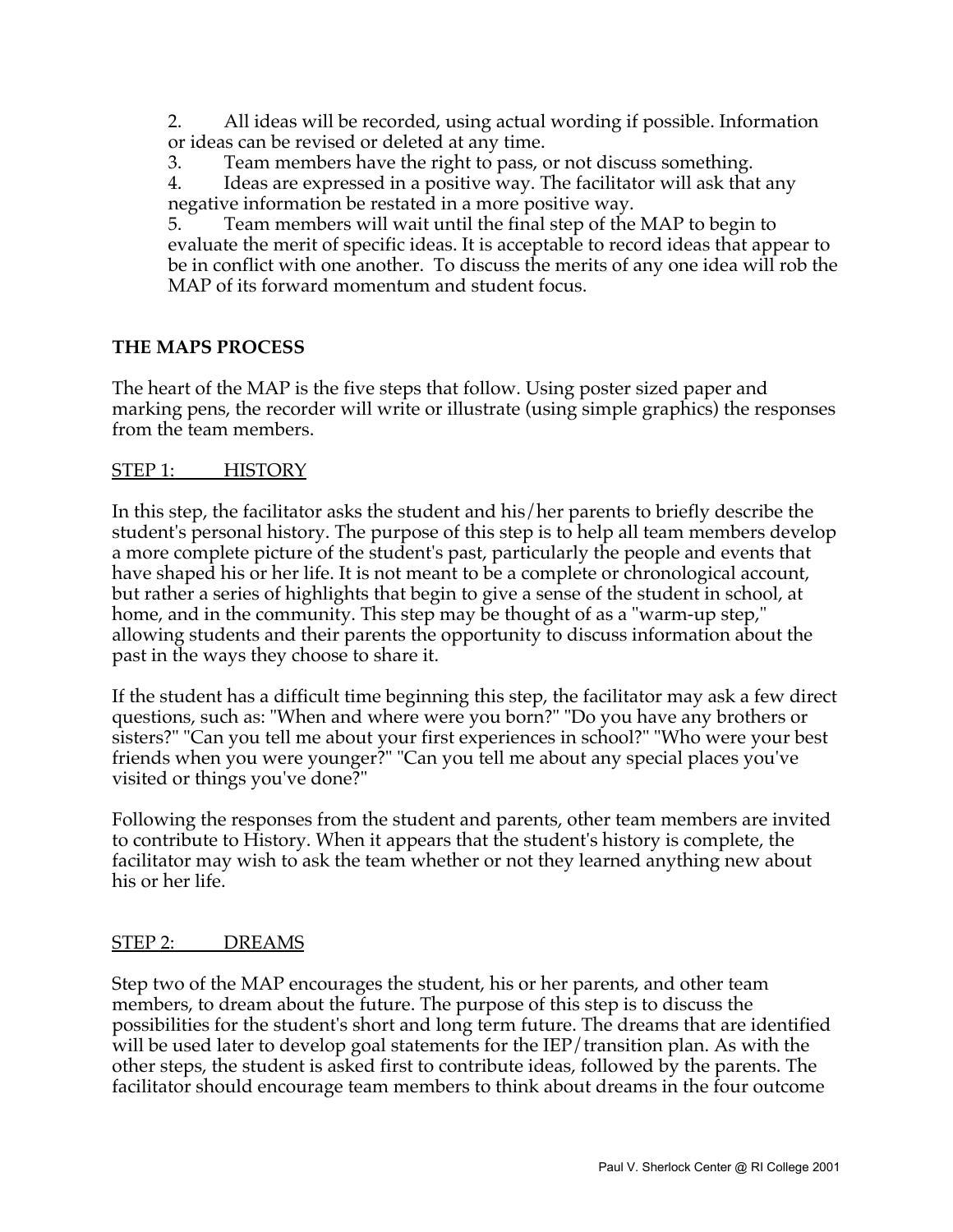areas associated with IEP/transition planning: Employment, Post-Secondary Education, Independent Living and Community Participation

At the same time, the **Dreams** step should be kept open-ended, allowing the student and other team members to consider many possibilities. When prompting questions are needed, try some of the following

To the student:

"If you could have any job as an adult, what would it be?" " Where do you see yourself living one year from now? Who (if anyone) would be living with you?" "Have you ever thought about going to college?" "What is the one thing that would make school much better?" "If you could have anything - if money was no object - what would you wish for?"

To the parent:

"What is your dream for your son/daughter?" "What are some of the things you've always wanted for your son/daughter?" "What would you see as the dream job for your son/daughter?" "What do you hope your son or daughter learns in school this year?" "What do you hope he/she learns on the job? In the community?"

Some team members may be worried that the dreams expressed by the student or parent may be "unrealistic." The facilitator may need to remind the team that dreams are not to be judged at this time. Perhaps not all dreams can be realized in the form in which they are expressed, but pieces of them can be acted on. *Dreams give a direction, a hope and a possible route on the MAP for further exploration.*

# STEP 3: FEARS

The student, family, and other team members are asked to talk about their fears for the student, especially those that may be barriers to realizing dreams. Facilitators will find that some people have an easier time talking about fears than others, and should remember to observe the ground rule regarding an individual's right to "pass." Students may express fears that are concrete and specific, or that may be more general, such as not being understood by others. Parents may talk of fears that include themselves, such as fears about their health, or their ability to provide for the student.

The **Fears** step is sometimes uncomfortable, sometimes revealing. It is sometimes somewhat emotionally charged and may require a short break to allow the team to lighten its mood.

## STEP 4 WHO is...?

In step four, the student and other team members are asked to describe him/her in as many ways as possible. Beginning with the student, the facilitator encourages team members to talk about his/her strengths, skills, likes and dislikes, personal qualities,